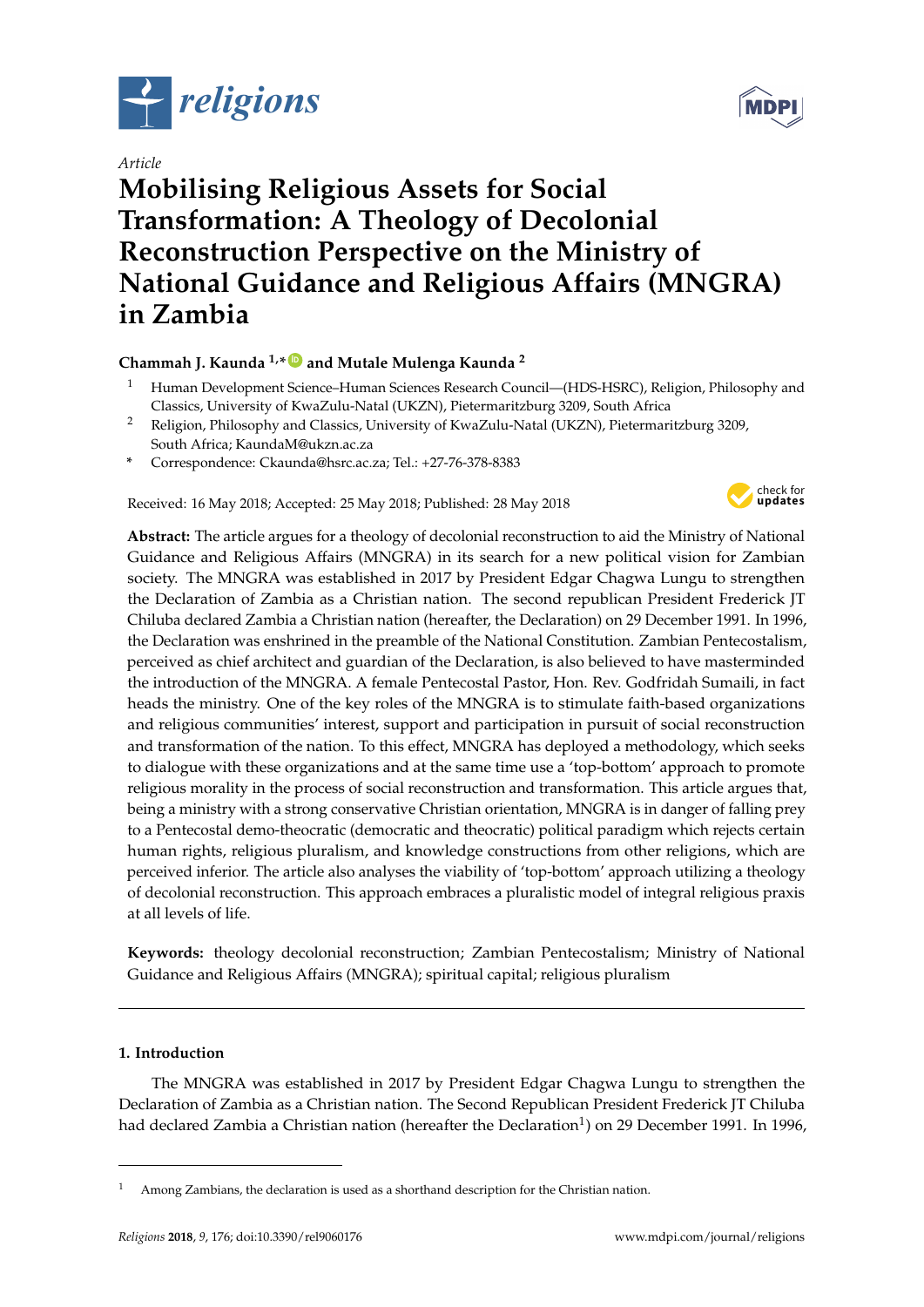the Declaration was embedded in the preamble of National Constitution. One of the key roles of MNGRA is to stimulate Faith Based Organisations' (FBOs) and religious communities' interest, support and participation in the pursuit of social reconstruction and transformation of the nation [\(Sumaili](#page-12-0) [2018\)](#page-12-0). To this effect, MNGRA has deployed a methodology which seeks to dialogue with FBOs and religious communities through a "top-bottom" approach to promote religious morality in the process of social reconstruction and transformation.

Through content analysis, the article will demonstrate how a theology of decolonial reconstruction can help in reconceptualising MNGRA in the search to promote an authentic religiously grounded mission from the margins to influence democratization processes, social justice and human rights for all. The approach focuses on demonstrating how the rich national religious heritage is a source of spiritual capital capable of energizing altruistic behavior towards social transformation. Religion as national spiritual capital for social consciousness raising has potential to challenge the dominant political thought in the nation. The dominant or neo-colonial political system has a negative effect on people and perpetuates material legacies of colonialism through various socio-relational systems that [Quijano](#page-12-1) [\(2000\)](#page-12-1) classifies as a "power matrix." The "power matrix" characterises all dimensions of socio-relational life, such as gender, sexuality, authority, politics, economics, religion, subjectivity and labour. The challenge, as explained below, is that many Christian institutions with strong conservative orientation have embraced Eurocentric modernity with a reactive modernity. This worldview was inherited from the 19th-century colonial missionary enterprise, which was shaped by classical Eurocentric hierarchy of powers—patriarchal, heterosexual, authoritarian, religious hegemony and ethnocentrism. The continuous reactive posture as a strategy for liberation from Eurocentric modernity has meant for many Christian organisations, especially African Pentecostalism, retracting into a Pendamentalist (Pentecostal fundamentalism)<sup>2</sup> totalitarianism based on a political model with adopted elements from democratic and theocratic political philosophies.

African Pentecostalism has situated itself as one of the key religious competitors in contemporary Africa. Its demographic advantage has given it a massive public presence and helped articulate its resistance to the meta-religious narrative that forms traditional Christianity. Situated within post-modern reactions, Pentecostalism has questioned the legitimacy of traditional religious structures and authority and preferred individualistic approach to religion. This approach has helped to chart terrains for many pastors who now openly engage in politics in many African countries. In Zambia in particular, Pentecostalism, as chief architect and guardian of the Declaration, is believed to have also masterminded the introduction of the MNGRA, which is headed by a female Pentecostal Pastor, Hon. Rev. Godfridah Sumaili. The challenge is that the ministry is influenced by a particular brand of Pentecostalism with a strong fundamentalist orientation. Thus, MNGRA is conceptualised within a demo-theocratic (democratic and theocratic) political paradigm which functions with selective elements from the 19th-century colonial missionary enterprise and American Evangelical fundamentalism; these influences inform an interpretation of reality that rejects certain human rights, religious pluralism and knowledge constructions from other religions.

The question is, how can a theology of decolonial reconstruction help the MNGRA redefine social transformation from the cosmologies and epistemologies of pluri-religious-based knowledge situated on the margins? In response to this pertinent question, the following questions can be raised: In what ways can the theology of decolonial reconstruction be employed to help reconceptualise the MNGRA for the common good? A decolonial reconstruction is way of engaging in the process of decolonising, liberating and redesigning the existing, but dysfunctional and colonial-shaped

<sup>2</sup> Pendamentalism is a synthesis of selective Pentecostal philosophy and American Evangelical fundamentalism with its literalism and strict adherence to theological doctrines without sufficient regard for the humanity of others. This emerged as a reaction against modern theologies that promote the humanity of all people through contemporary instruments such as human rights, equality, justice and peaceful co-existence of all people regardless of religious (or no religious) background, race, gender, sexuality, and the like.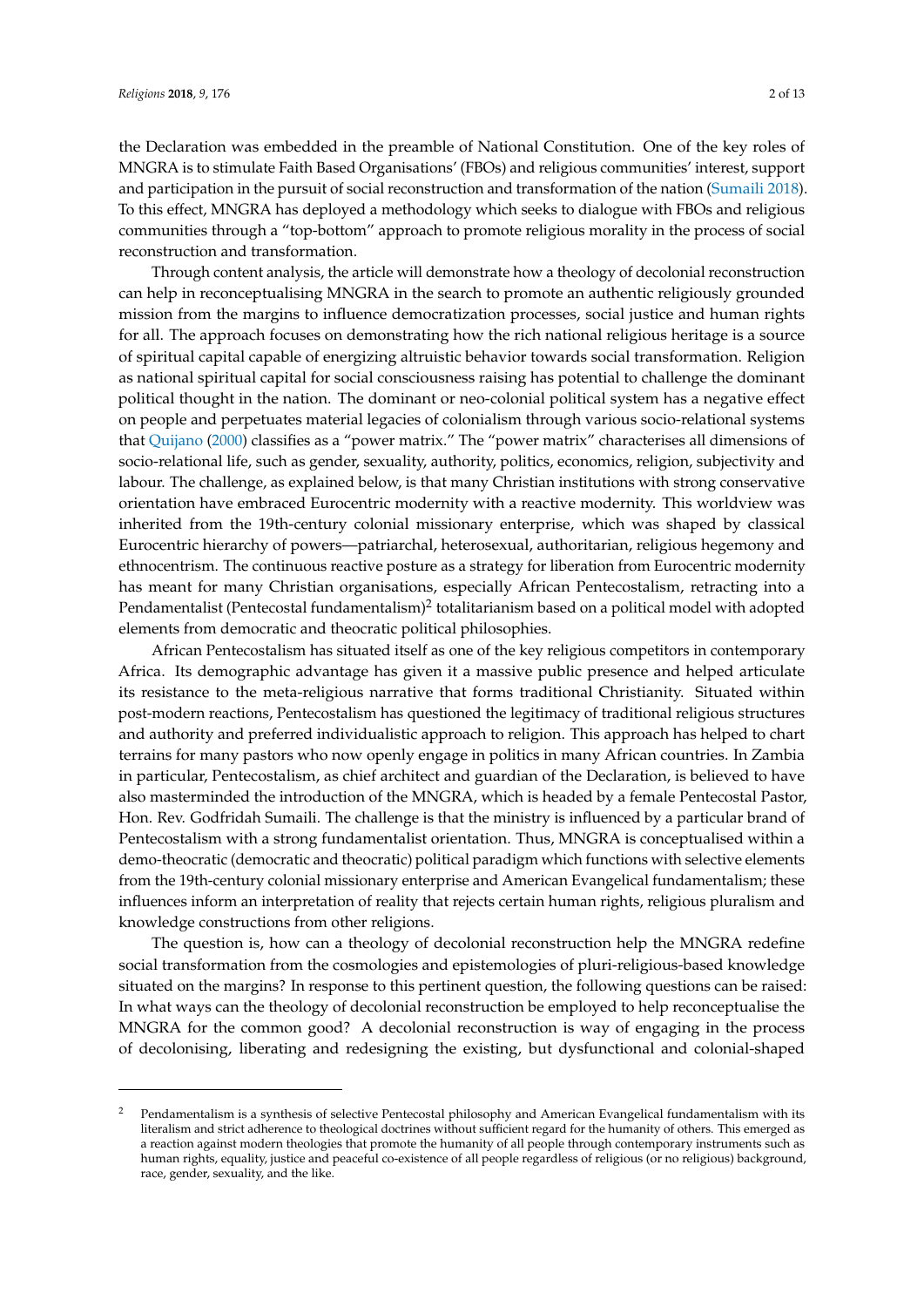structures through intercultural and pluralistic dialogues, for an interchange of experiences and meanings rearticulated from diverse indigenous histories. It also seeks to transform such local histories themselves by rejecting elements that do not promote the fullness of life for all. It seeks to create knowledge for social reconstruction from the margins, in order to decolonise principles on which reigning political knowledge is grounded, as well as ideological discourses that inform national political vision [\(Mignolo](#page-11-0) [2011,](#page-11-0) p. 22).

Thus, decolonial reconstruction is not a matter of mere changing frames of thinking and approaches to social reconstruction. Rather a critical approach to decolonise the way social reality is constructed and articulated in the former colonised nations in order to promote a pluralistic articulation of shared meanings and political visions based on experiences of the margins. This is imperative in promoted a shared vision of social reconstruction more aligned with God's intention for humanity. How can the MNGRA take advantage of religious-based local histories to foster social reconstruction and political transformation? In responding to these key questions, this article argues that a theology of decolonial reconstruction has potential to help the MNGRA to take an inclusive and pluri-religious approach to engage religious knowledge and missional practices for social transformation in post-colonial Zambia. The article is predicated on the idea that a theology of reconstruction and decolonial imagination cannot be divergent systems of knowledge in the Zambian search for social transformation.

Before we proceed to analyse how a theology of decolonial reconstruction can assist in reconceptualising the MNGRA, it is important to put it within the broader context of the concept of the Ministry of Religious Affairs.

# **2. The Concept of Ministry of Religious Affairs**

The concept of a Ministry of Religious Affairs (MRAs) is not new and not unique to Zambia. Many countries have had a similar government department responsible for religious matters. These departments have been called by various names, such as The Ministry of Worship of France, the Ministry for Ecclesiastical Affairs of Denmark, Israeli Ministry of Religious Service, State Administration for Religious Affairs of China or Ministry of Education and Religious Affairs in Greece, and most majority-Muslim nations have similar departments. These ministries have been established with the duty of managing and overseeing the religious operations of various religions in the nation. For instance, the Danish government maintains the position of Minister for Ecclesiastical affairs of Denmark, which has overseen church operations since 1916 [\(Sriram](#page-12-2) [2015\)](#page-12-2). In some countries, especially those with a Muslim majority, the ministries also function to inhibit influence promoting sexualisation, secularisation, terrorism and radicalisation and to set perimeters for proselytization [\(El-Katiri](#page-10-0) [2013;](#page-10-0) [Crouch](#page-10-1) [2013\)](#page-10-1). However, in most cases such regulations are implicated in religious power dynamics, which appear to favour a dominant religion in the nation [\(Kjaersgaard](#page-11-1) [2017\)](#page-11-1). The term dominance is used here in reference not to numerical majority, but rather to power relations in which one religious group sets itself on the top of the socio-political hierarchy. Such religious groups receive a disproportionate share of social privileges, exercise predominant political authority, covertly dominate the sociocultural systems, and seek to control the destiny of a particular nation or community [\(Marger](#page-11-2) [1991\)](#page-11-2). One common feature of the MRAs is their strong assertion of practicing religious tolerance and promoting peaceful coexistence while, on a closer examination, seeking to reinforce the religious beliefs and values of the dominant religion. For example, although freedom of worship is stipulated in the Constitution of Denmark, until recently there was a lack of religious diversity. But now, Islam is becoming the largest minority religion [\(Nielsen](#page-11-3) [2012\)](#page-11-3). As a result, the religious management largely targets and disadvantages those religious groups with limited or no access to political power [\(Sharfman](#page-12-3) [1993\)](#page-12-3). While MRAs in post-Christian societies such as France and Denmark have less influence on public morality, those in majority-Muslim countries are used as tools to impose an Islamic moral order on society. They seek to reinforce rigorous religious values, especially in the fields of sexuality, blasphemy, and alcohol and drug consumption. The continuous Islamization of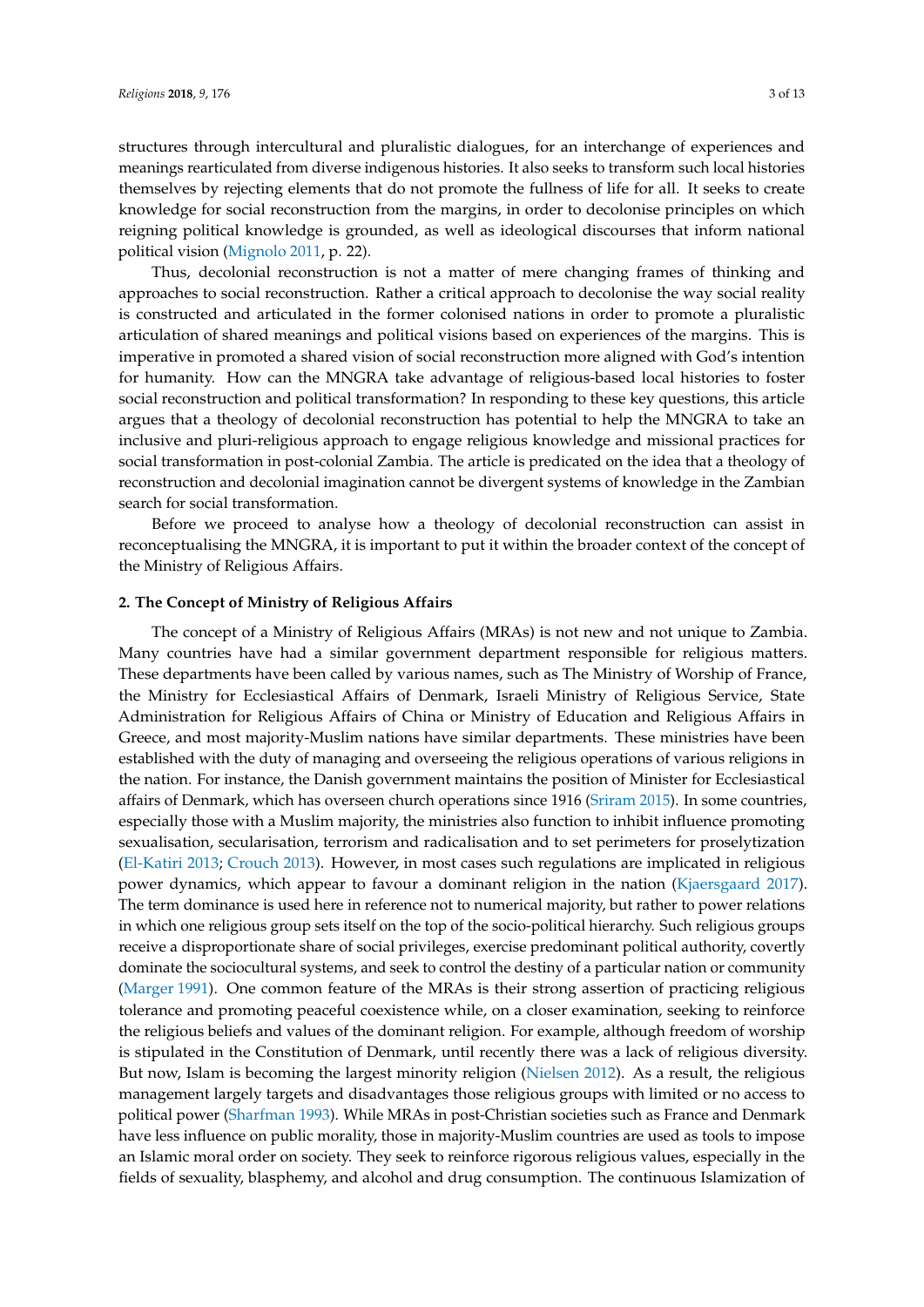society is presented as a covert religious duty of the MRAs in most Islamic nations [\(Peters](#page-12-4) [2005\)](#page-12-4). There is still a need for more studies to understand how the MRAs align themselves with the dominant religious ideologies that have little or no regard for pluralism (including morality and religious pluralism), which is a natural consequence of democratic and moral maturation. It is clear that if MNGRA wishes to make a positive difference in Zambia, it has to transcend the narrow approaches many of the MRAs have taken. By embracing the project of theology of decolonial reconstruction, we argue, it could better promote social reconstruction and transformation and the unconditional common good of every Zambian citizen. It is within this framework that MNGRA is analysed in order to understand its function in national politics and how a theology of decolonial reconstruction could assist in reconceptualising the ministerial approach.

## **3. The Rise of MNGRA in Zambia**

#### *3.1. Seeking to Operationalize Chiluba's Declaration*

Christianity has played a dynamic role in shaping Zambian institutions and culture since its arrival in the mid-19th century. The nation was believed to have been established as a Christian nation by its first president, Kenneth Kaunda [\(Hinfelaar](#page-11-4) [2009,](#page-11-4) [2011\)](#page-11-5). Christianity has remained constant throughout the political history of post-colonial Zambia. However, it was the late Second Republican President, Fredrick JT Chiluba, who formally integrated Christianity and politics through the public Declaration of Zambia as a Christian nation. Since the Declaration, Zambia has been characterised by religious controversy and confusion over the missional role and mandate of the church in national politics. Some scholars have consistently argued that the Declaration was politically empty, since it did not introduce new substantive laws to help overcome the challenges of neo-colonialism, such as political corruption, nepotism, dictatorship, economic and social injustice and human rights abuse, that afflict most neo-colonial African national-states [\(Freston](#page-10-2) [2001;](#page-10-2) [Cheyeka](#page-10-3) [1998,](#page-10-3) [2008a,](#page-10-4) [2008b,](#page-10-5) [2016\)](#page-10-6). However, these scholars have failed to see, as [Gordon](#page-10-7) [\(2012;](#page-10-7) see also [Van Klinken](#page-12-5) [2014\)](#page-12-5) observes, that the public act of Declaration presented a distinctive form of political theology which has subjected the whole nation to the Pentecostal "Born Again" theology and resistance to the influence of Satan in the life of the nation through spiritual warfare. Thus, when in 1996 the Declaration was enshrined in an amendment to the constitution, it was merely to give it a level of legitimacy as it was already established as a national religious value. There is empirical evidence, however, which suggests that the Declaration has not translated into religious accountability giving obligation to public officials and government offices and affecting their political behavior toward the promotion of the common good. In other words, they are under the impression that the Declaration has not promoted the imperatives of sound policy design and implementation that can benefit the people on the margins [\(Freston](#page-10-2) [2001;](#page-10-2) [Cheyeka](#page-10-5) [2008b\)](#page-10-5). The lack of understanding as to the political function of the Declaration has meant that, over the years, politicians have leveraged its influence to create an elite system of control conformed to religious beliefs and practices about the ultimate source of power and authority to shape political leadership. The Declaration is framed in Pentecostal theology that perceive the ultimate problem and solution concern spiritual and/or moral forces and factors to be embedded in the mystical realm. This means that emphasis is to be always placed on spiritual remedies/ritual practices of protection or purification and adherence to moral strictures [\(Kaunda](#page-11-6) [2018\)](#page-11-6). Consequently, there is less emphasis on pragmatic, material remedies aimed at, for example, promoting good government and economic development, and, has to some extent sought repress choices and behaviours that are deemed unrighteous or ungodly and are therefore seen as posing a danger to the spiritual welfare of the nation [\(Kaunda](#page-11-6) [2018\)](#page-11-6).

President Edgar Chagwa Lungu succeeded Michael Sata after his death in the office on 28 October 2014, completing his remaining term until elections in August 2016. His ascension to the presidency was characterised by political faction and rivalry over who should lead the party into the presidential elections. Lungu was finally adopted as the candidate for the Patriotic Front (PF) and won an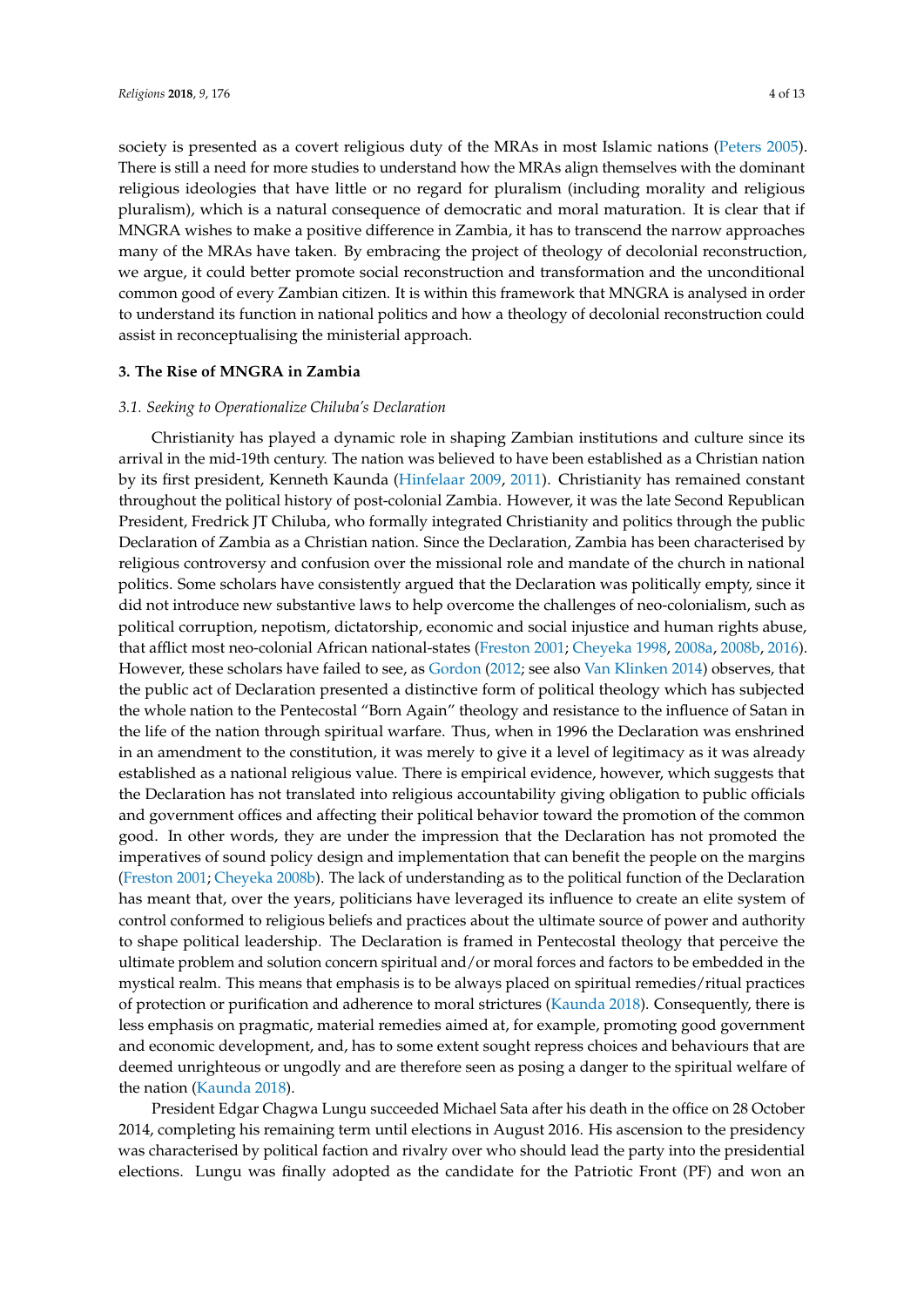election that was filled with "tribalism," and his few months in the office experienced overwhelming economy challenges, with the currency plunging over 45 percent against the United States dollar. Lungu resolved to declare 18 October 2015 a public holiday for the National Day of Prayer and Fasting [\(Lusakatimes.com](#page-11-7) [2015\)](#page-11-7). On this day, [Lungu](#page-11-8) [\(2015\)](#page-11-8) first re-affirmed Chiluba's Declaration, adding his declaration of "Zambia set free from the dark forces of evil" and gazetting 18 October as the National Day of Prayer (NDP). He also started building the Tabernacle of the National House of Prayer (NHoP) to help realise Zambia as a Christian nation [\(National House of Prayer](#page-11-9) [2016,](#page-11-9) p. 4). He appointed a Pentecostal bishop, Joshua Banda of the Northmead Assembly of God, as Chairperson for the Advisory Board for the construction of the NHoP. As a result, many Pentecostals become partisan. During the campaign, some Pentecostals promoted a defamatory discourse against the main opposition: The United Party for National Development (UPND) candidate, Hakainde Hichilema (hereafter HH, as he is generally known in Zambia), was often described as a Satanist. Some have argued that President Lungu's association with Pentecostals contributed to securing his victory in the presidential race of 2016.

Some people, furthermore, believe that the introduction of MNGRA was to show appreciation for the Pentecostal sector that supported President Lungu during the campaign [\(ZambiaBlogTalkRadio](#page-12-6) [2017\)](#page-12-6). This is because the proposal to introduce MNGRA came in the midst of the petition in the Constitutional Court over the presidential election of 11 August 2016 [\(Zambia Reports](#page-12-7) [2016\)](#page-12-7). President Lungu won the election with 50.3 percent of the vote, defeating HH who got 47.6 percent.<sup>3</sup> The election was regarded as rigged, and the main opposition, UPND, required a recount of the votes. President Lungu maintained that the introduction of MNGRA was imperative in order to reaffirm and strengthen the Declaration and operationalise the Christian nation's values and practices. In a joint statement, the Zambia Conference of Catholic Bishops (ZCCB) and the Council of Churches in Zambia (CCZ) rejected the introduction, describing it as both "unwise and unnecessary" in view of the various economic and political challenges of the nation [\(Vatican News](#page-12-8) [2016\)](#page-12-8). They further argued, "Zambians want their country to be a democracy rather than a theocracy," according to [Vatican News](#page-12-8) [\(2016\)](#page-12-8). However, the introduction of MNGRA received indiscriminate support and affirmation from most Pentecostal ministers, who make up 90 percent of the membership of the Evangelical Fellowship of Zambia (EFZ) [\(EFZ](#page-10-8) [2016;](#page-10-8) See also [Gifford](#page-10-9) [1998a,](#page-10-9) [1998b;](#page-10-10) [Burgess](#page-10-11) [2012\)](#page-10-11). Thus, President Lungu went ahead and appointed Hon. Rev. Sumaili, from Bread of Life Church International, as the head. It is important, therefore, to analyse MNGRA's self-understanding and highlight its key mandates.

# *3.2. MNGRA Self-Understanding*

MNGRA was ratified by Parliament in 2017. It draws its mandate from the preamble and Part II, Article 8 of the Constitution of Zambia Amendment Act No. 2 of 2016. It is also published in the Government Gazette No. 6526, Lusaka, Friday, 18 November 2016 [Vol. LII, No. 76]. The specific portfolio functions of MNGRA, according to the Government Gazette and the Constitution, are Christian affairs, interdenominational dialogue, national guidance, national values, principles and ethics, public religious celebrations, preservation of Christian and religious sites, and religious affairs. As could be seen in these functions, a distinction is made between Christianity and other religions. For example, Christian affairs and religious affairs are regarded as separate categories. Even in the national symposium which the MNGRA held in March 2018 under the theme "to equip the people of faith for today's challenge," it was made clear that one of the key purposes was to "appreciate the Bible as a promoter of peace and national unity" [\(Sumaili](#page-12-0) [2018,](#page-12-0) slide 10). The other challenge is that these functions are not defined and explained. This potentially suggests that the meaning for each category would possibly be that which the MNGRA assigns. In addition, there is no MNGRA staff member

<sup>&</sup>lt;sup>3</sup> Chiluba created a Ministry Of Religious Affairs, which later became a Religious Affairs Desk under State House, with a Pentecostal pastor as Deputy Minister. It became dysfunctional after Chiluba handed power to Levi Mwanawasa.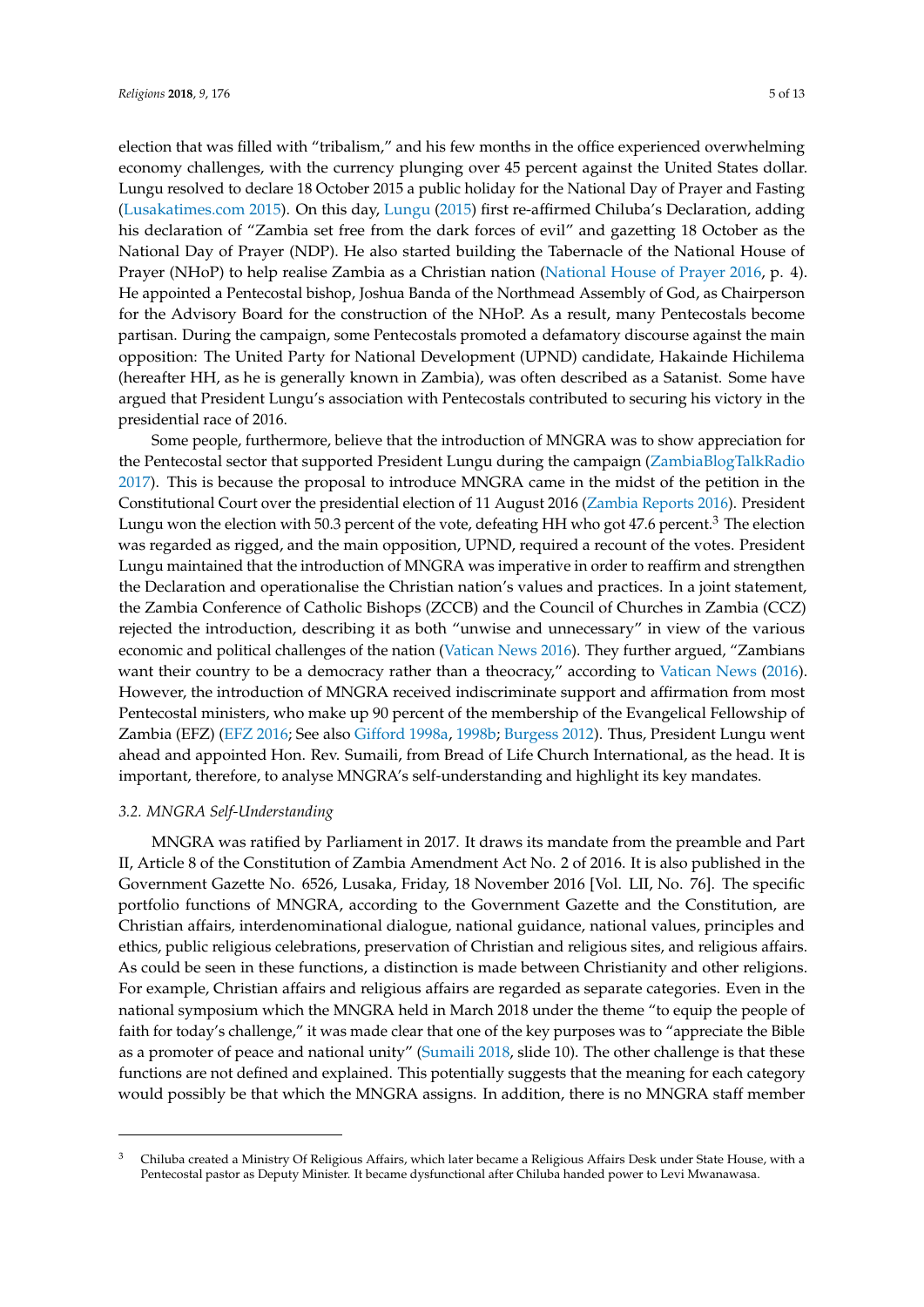with an advanced theological background to engage more effectively in ecumenical and interreligious dialogue. This also makes it difficult when it comes to interpretation and translation of the so-called national values and principles, which is often done through an Evangelical/Pentecostal framework.

MNGRA defines its main objective as to promote national values and principles, thereby actualising the Declaration while safeguarding individual rights, freedom of conscience and religious orientation. MNGRA is mandated to systematically mainstream Christian values throughout Zambian society by seeking to reconstruct and transform seven pillars of culture, which are religion, government, business, education, family, media, and arts/entertainment [\(Sumaili](#page-12-0) [2018,](#page-12-0) slide 8). It also seeks to limit the influence of certain religious beliefs and practices from both within Christian denominations and other faith traditions that are perceived to be incompatible with Zambia's Christian national values. The national values and principles that MNGRA seeks to promote are categorised as morality and ethics; patriotism and national unity; democracy and constitutionalism; human dignity, equity, social justice, equality and non-discrimination; good governance and integrity and sustainable development [\(Sumaili](#page-12-0) [2018,](#page-12-0) slide 9). Yet, it is very difficult to understand the practical meaning of these specific Zambian national values. Whatever these national values might be, it is clear that there is considerable diversity in the way Zambian people view them and the role they have in individual and social life. For example, despite the affirmation of "equality and non-discrimination" as national values, sexual and gender minorities have no rights, and discrimination remains commonplace in the nation—discrimination which is reinforced by the MNGRA itself. Perhaps, this helps us to appreciate that interpretations of concepts such as human rights, justice and equality are not neutral but very much embedded in cultural and political contexts. The virtue of MNGRA's rejection of universalism of values is commendable and has an affinity with theology of decolonial reconstruction thinking, but to deny dialogue on multiple notions of national values is rejecting the fundamental moral foundation of decoloniality, which sees human dignity, equality and non-discrimination as critical for social reconstruction and transformation in a pluralistic society. Are there ways in which a theology of decolonial reconstruction could help MNGRA to construct the interpretation of national values in a manner that promotes pluri-local thinking (plural local thinking) through inter-cultural and religious dialogue? What is the role of the government in articulating national values as the nation searches for social reconstruction and transformation? Should the government impose moral values on the citizen or provide some guidelines through decolonial dialogue with various stakeholders, especially the people on the margins?

## *3.3. 'A Ministry from Heaven': The Custodianship of Pentecostalism*

As already highlighted, the idea to create MNGRA is believed to have been engineered by some key Pentecostal leaders who surrounded President Lungu during the campaign in 2016. The Pentecostals have sought to transform Zambian political psychology by promoting Pentecostal moral sensibilities and political imaginations. Scholars believe that Zambian Pentecostals seek to orient and influence public discourses and define national identity [\(Van Klinken](#page-12-5) [2014\)](#page-12-5). It has been argued that Pentecostals have taken on a form of militant theo-political activism underpinning the search to Pentecostalize the nation without regard for religious pluralism [\(Yong](#page-12-9) [2010,](#page-12-9) p. 10; [Dowd](#page-10-12) [2015,](#page-10-12) p. 30). Most of these Pentecostals argue that it is not enough to engage politics through intercessory prayers and from the pulpits, and are seeking to influence politics through media, parliament, and security organs.<sup>4</sup> As already argued, this has resulted in more and more Pentecostals becoming uncritical partisans of ruling parties [\(Bompani](#page-10-13) [2016\)](#page-10-13). In Zambia, most of these Pentecostal leaders try to be on good terms with every succeeding ruling party [\(Kaunda](#page-11-10) [2017b,](#page-11-10) p. 298). They see this as a strategy to

<sup>4</sup> Elsewhere I have demonstrated how Zambian Pentecostal have articulated their theology of nationality in ways that seeks to transformation the nation into a spiritual institution which is easily manipulated by politicians for their benefits (see [Kaunda](#page-11-6) [2018\)](#page-11-6).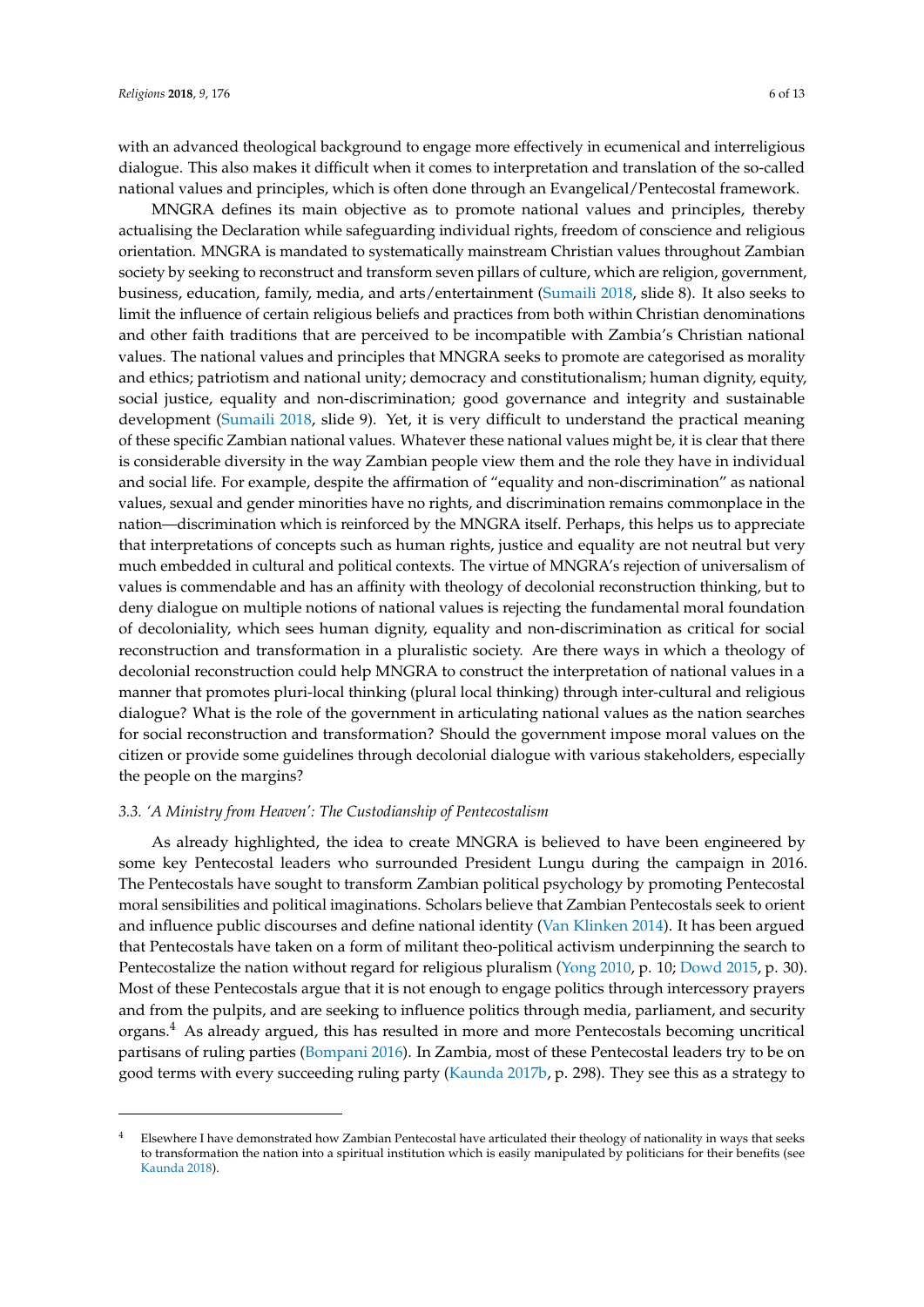safeguard the Declaration, which they use as a tool to defend the nation from sexualising forces such as homosexuality and abortion, which remain high on the Pentecostal religio-political agenda. Thus, the introduction of MNGRA is described as as "a ministry from Heaven." They argue that President Lungu "heard God and announced the establishment of the ministry." Therefore, MNGRA is believed to have been created by God in order to strengthen the nation [\(Mwenda and Goma](#page-11-11) [2017\)](#page-11-11). Scholars have argued that African Pentecostals have been aspiring to create Pentecostal Nationalisms, which remain a priority of their political involvement [\(Maxwell](#page-11-12) [2006;](#page-11-12) [Marshall](#page-11-13) [2009\)](#page-11-13). In his study, Nimi Wariboko discovered that, while African Pentecostals utilise different theological paradigms in their political engagements, they all have one mandate: to transform national morality through the medium of politics [\(Wariboko](#page-12-10) [2012\)](#page-12-10).<sup>5</sup> African Pentecostalism seeks to promote a form of nationalism entrenched with Pentecostal theo-political imaginations [\(Kalu](#page-11-14) [2008;](#page-11-14) [Van Klinken](#page-12-5) [2014;](#page-12-5) [Bompani](#page-10-13) [2016\)](#page-10-13). Pentecostals have supported MNGRA, believing that because Zambia is a Christian nation, the ministry will help bring about moral transformation so that God can prosper the nation. As Rev. [Mwanza](#page-11-15) [\(2016,](#page-11-15) p. 2), Executive Director of EFZ, writes, to justify the process, "if we prioritize God, the material needs of our country will be taken care of by God's supernatural provision and blessings. First Things first."

Beyond spiritualisation of politics, there are three basic threats that have forced Zambian Pentecostals to seek to institutionalise their political engagement in Zambia through MNGRA. The first is a moral threat to the sexual purity of the nation. Pentecostals perceive MNGRA as a critical space for protecting the Declaration from disintegrating into the abyss of secularisation. Homosexuality is often perceived as un-African and un-Christian because it is framed within the discourse of secularisation and human rights. The MNGRA has made it clear, according to Rev. [Sumaili](#page-12-0) [\(2018\)](#page-12-0), that "discussions on pervasive sexuality such as homosexuality, lesbianism, transgender are not welcome because such practices are illegal and an abomination in a Christian nation." However, national sexual purity is not only about resisting homosexuality; it is defined based on the Christian traditional notion of family, which allows for expression of only heteronormative romantic love as God's ideal and excludes all other sexual expressions as forms of rebellion against God. For instance, recently, MNGRA warned Zambians to stop using sex dolls: "It is totally unacceptable for anybody to start using the sex dolls because Zambia being a Christian nation does not embrace such" [\(Zambian Eye](#page-12-11) [2018\)](#page-12-11). Based on the Christian injunction, a South African musician, who often dances without underwear, was deported from the country on the grounds that her performance was "contrary to public interest and [would] undermine our national values" [\(Entertainment Reporter](#page-10-14) [2018\)](#page-10-14). The MNGRA "is informed by an ideology of Pentecostal nationalism with a millennialist undertone" [\(Van Klinken](#page-12-12) [2016\)](#page-12-12). As Adriaan [Van Klinken](#page-12-5) [\(2016,](#page-12-12) p. 493; [2014,](#page-12-5) p. 268) further argues, in Zambian Pentecostal thinking, "the sexual purity of the nation has eschatological significance and is believed to be under the threat of cosmic forces of evil" disguised as human rights. But there is more to this, as Pentecostals believe that material prosperity is the natural consequence of moral purity. In other words, material prosperity is understood as the token of divine approval and adversity as the sign of God's displeasure with the nation. Hence, defence of national moral purity is believed to be both a litmus test for patriotism and a divine obligation. The Ministry is perceived as a religious instrument to promote national moral discourse in the public imagination so that the nation can experience blessings through material prosperity.

The second threat is religious: Islam. The Pentecostals have sought to fight I slam through MNGRA's political power. Many Pentecostals are uncomfortable with the drastic growth of Islam in Zambia, especially in the east of the country. The Declaration itself was partly intended to offer some form of resistance to the proliferation of Islam [\(Cheyeka](#page-10-3) [1998,](#page-10-3) [2008b\)](#page-10-5). On the one hand, some Pentecostals appear to tolerate and verbally affirm religious freedom, yet, on the other hand, they nevertheless nurse a deep islamophobic attitude [\(Marshall](#page-11-16) [1995\)](#page-11-16). Bishop Bernard [Nwaka](#page-12-13) [\(2007,](#page-12-13) p. 105)

<sup>&</sup>lt;sup>5</sup> Nimi Wariboko identifies about five basic theological paradigms that frame African Pentecostal engagement in politics, which are covenant, spiritualist, leadership, nationalist and developmental.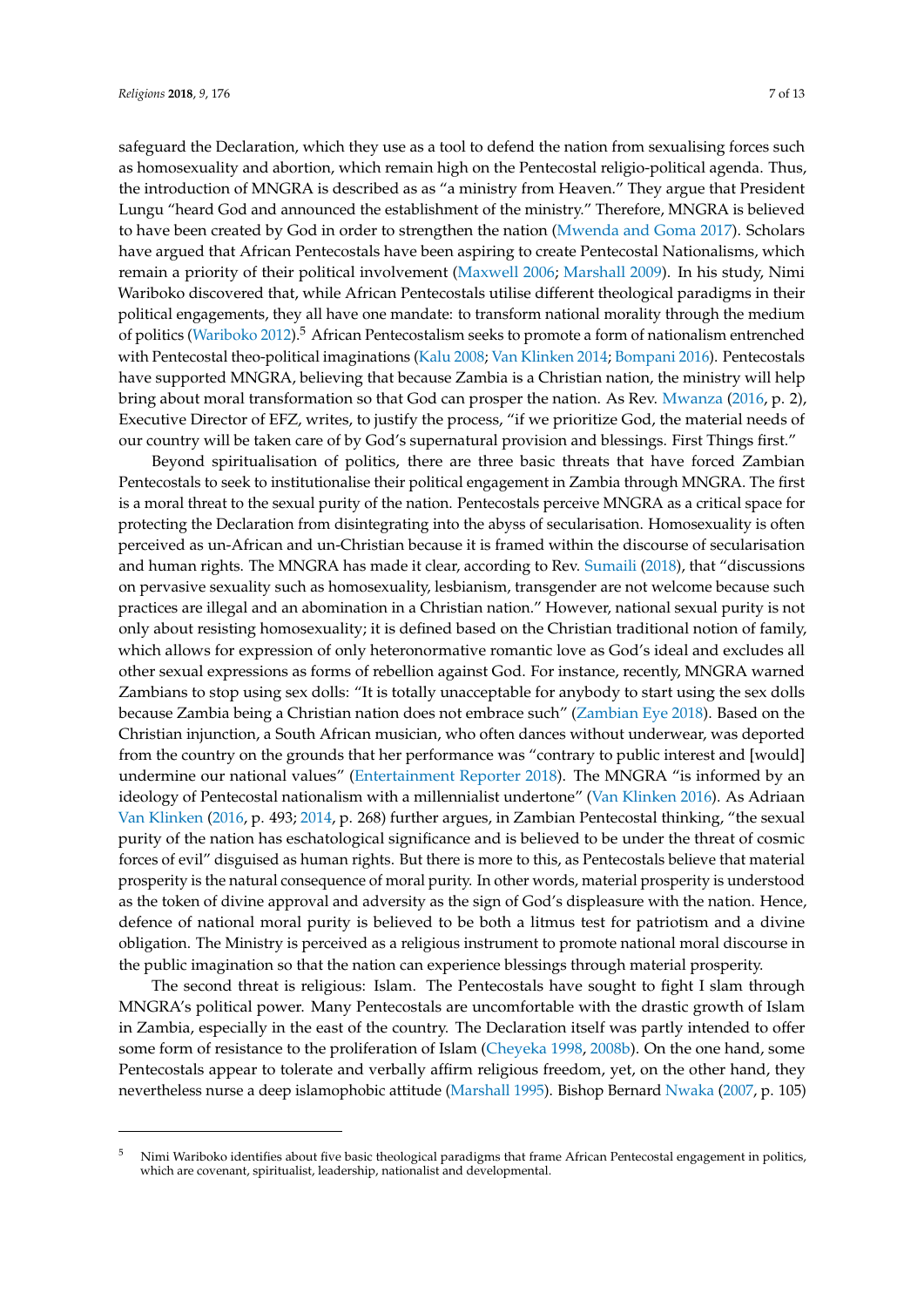for instance, advises: "One thing you do not want to ever happen in your nation is that it becomes a nation bound by the religion of the bondwoman's son—Islam and the sharia law." Muslims, according to [Nwaka](#page-12-13) [\(2007,](#page-12-13) p. 106), "desire to put in leadership people who will push their agenda in the continent but we have a decree to stand in prayer and declare that their plans shall not stand, nor shall they come to pass." This is the main reason [Nwaka](#page-12-13) [\(2007,](#page-12-13) p. 107) believes Zambia should have "a forum where [Christian lawyers] can use their professional skills to advise and guide the church leaders in making proper, well advised decisions, and also pray with understanding." Bishop Joshua [Banda](#page-10-15) [\(2016\)](#page-10-15) agrees and cautions, "[w]hat is now deemed as freedom of religious worship in Zambia has become a matter of concern, given the rise of radical Islam in Africa." [Banda](#page-10-15) [\(2016,](#page-10-15) pp. ix–x) is alarmed that "The religion of Islam is strongly taking root in Zambia, with recent 'road shows' of Muslims celebrating the birth of Mohammed, in time for the season of Christmas." The minister of MNGRA in a radio interview [\(ZambiaBlogTalkRadio](#page-12-6) [2017\)](#page-12-6) was asked if there was room for other religions as well. She responded, "we intend to work very closely with these other religions [ . . . ] we need to know what they are doing in Zambia. We need to know their strategies." This statement appears to suggest that MNGRA is a tool being used by Pentecostals to study other religions in order to come up with a strategy to limit their proselytization in the country.

The third threat Zambian Pentecostals seek to address is an image threat posed by neo-prophetic (new Pentecostal) movements. Zambian Pentecostals have been forced to seek institutionalisation of their political engagement in order to utilise political power to redeem their image in the context of numerous scandals emerging from neo-prophetic movements. Many mainstream Pentecostal clergy exhibit tendencies of hostility toward the approach that neo-prophetic movements have taken. The scandals and unorthodox approaches of these movements make them *ifyana fyabene* (children of unruly and untraceable lineage), as they are called by some mainstream Pentecostals. They are increasingly perceived as black sheep, nuisance members who have brought shame and disgrace to the Pentecostal family. In her "Ministerial Statement on the Mushrooming of False Churches and Prophets, and Measures Being Put in Place," Rev. Sumaili outlines the grievances against neo-prophetic movements. She underlined the concern that these movements are abusing the favourable environment of a Christian nation and engaging in strange practices, which put some of the Zambian people at risk. These strange practices include the use of water, which has become a ritual, raping women and children, and using witchcraft. They are obsessed with material wealth, perform fake miracles, issue false and misleading prophecies, and endanger members by, for example, stopping HIV/AIDS patients from taking their medication [\(Sumaili](#page-12-14) [2017\)](#page-12-14).<sup>6</sup> The proposed solution was to create the MNGRA to help "clean up" the churches through "registration" "and making sure that false prophets are flushed out," as Rev Sumaili puts it [\(ZambiaBlogTalkRadio](#page-12-6) [2017\)](#page-12-6). Already, the Ministry refused entry into the country to the Malawian, South-Africa-based prophet Shepherd Bushiri (known as Major 1), describing him as a "false prophet". Rev Sumaili [\(ZambiaBlogTalkRadio](#page-12-6) [2017\)](#page-12-6) underlined that she would not "allow false prophets, magicians" in 'our' nation, adding, "we are not going to accept confusion in our country. We want to preach the true gospel." A Nigerian prophet, Andrew Ejimadu (known as Seer 1) was deported for putting expiry dates on holy water, and a Zimbabwean prophet, Uebert Angel, was refused entry into the country [\(Zambian Observer](#page-12-15) [2016\)](#page-12-15).<sup>7</sup> Rev [Sumaili](#page-12-14) [\(2017\)](#page-12-14) seeks to promote accountability and integrity among pastors and their congregations, and require every church to affiliate with church mother bodies. Pentecostals see this as a viable approach with potential to

<sup>6</sup> Rev Sumaili's analysis is affirmed by the findings of the Rights of Cultural, Religious and Linguistic Communities [\(CRC](#page-10-16) [2017\)](#page-10-16) on the "commercialization of religion and abuse of people's belief systems". The 50-page report outlines 12 abuses see, "CRL Rights Commission's Preliminary Report of the Hearings on Commercialisation of Religion and Abuse of People's Belief Systems".

<sup>7</sup> "Angel's refusal of entry into Zambia is mainly due to Godfridah Sumaili's active role as a pastor in Bread of Life Church." "It is all about jealousy and corruption, as we suspect that she is being unduly influenced by her man of God to further their selfish church interests" [\(Zambian Observer](#page-12-15) [2016\)](#page-12-15). This argument does not reflect the reality on the ground, which is based on general grievances against these movements.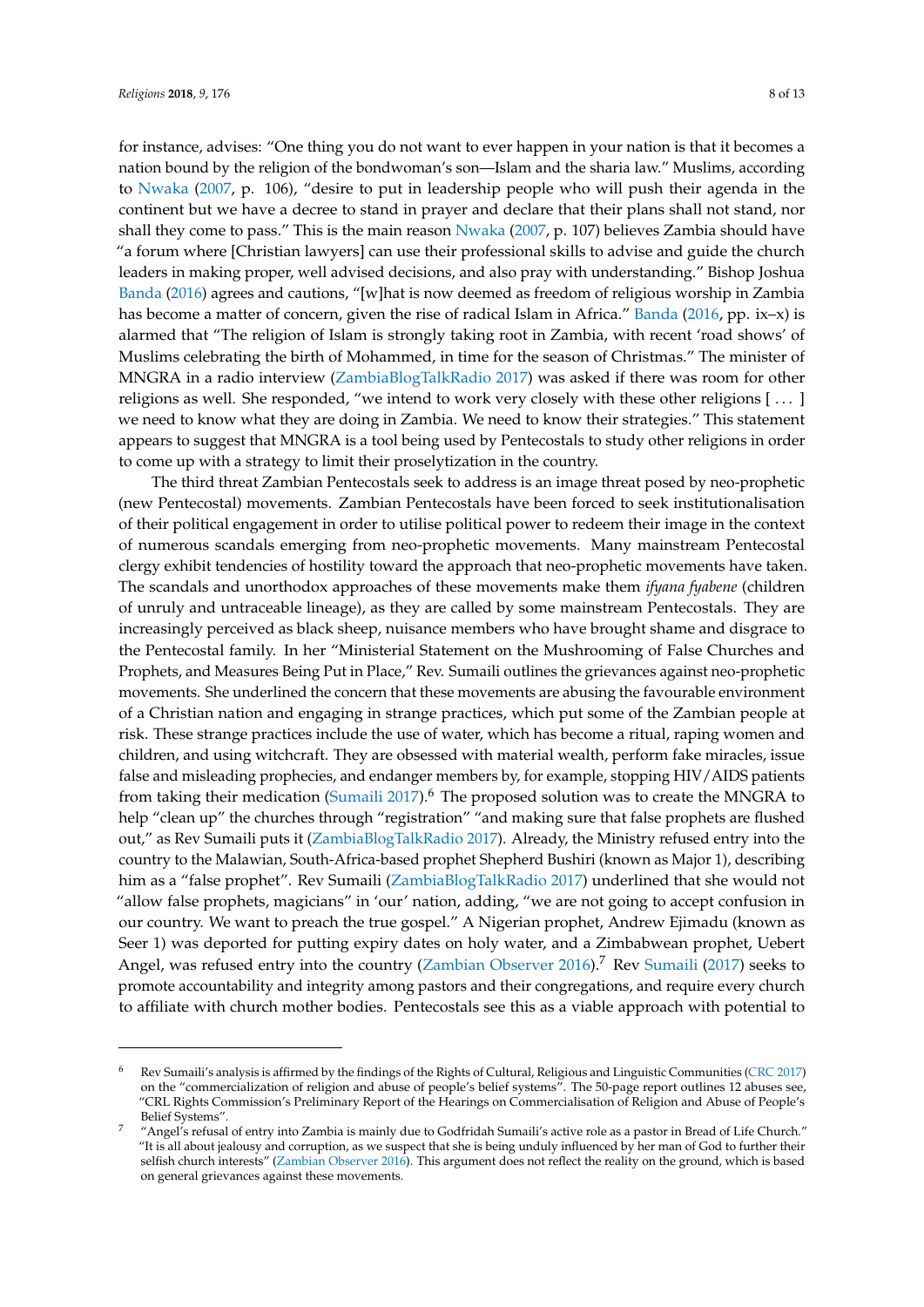redeem their image from neo-prophetic scandals. The question remains, how can MNGRA resist being a political tool at the service of Pentecostalism and politicians and make a constructive contribution to social transformation? In other words, how can the theology of decolonial reconstruction help MNGRA redefine social transformation from the perspective of cosmologies and epistemologies of pluri-religious-based knowledge situated on the margins?

## **4. Theology of Decolonial Reconstruction—Toward a Framework for MNGRA**

This section only begins a conversation on the theology of decolonial reconstruction as a possible framework that might help in reconceptualising MNGRA as a tool for social reconstruction and transformation. The effectiveness of the theology of decolonial reconstruction is its embeddedness in pluri-verse (multiple universals—knowledge making) and pluri-local (multiple local contexts) perspectives, which reflect pluralistic responses to human values and interpretations of reality. This approach emerges out of respect for communication and dialogue across multiple places, religions, ideas, cultures and cosmovisions [\(Dunford](#page-10-17) [2017\)](#page-10-17). The early advocates for a theology of reconstruction<sup>8</sup> in Africa, such as [Mugambi](#page-11-17) [\(2003,](#page-11-17) [1995\)](#page-11-18) and [Villa-Vicencio](#page-12-16) [\(1992\)](#page-12-16), did not adequately position the paradigm within decolonial thinking.<sup>9</sup> They did not explicitly recognise the need for theology of reconstruction to engage invisible socio-political power structures that perpetuate colonial relations of exploitation and domination that continue to define African reality long after the end of colonialism [\(Maldonado-Torres](#page-11-19) [2006;](#page-11-19) [Grosfoguel](#page-11-20) [2007;](#page-11-20) [Mignolo](#page-11-21) [2007;](#page-11-21) [Ndlovu-Gatsheni](#page-11-22) [2013;](#page-11-22) [Kaunda](#page-11-23) [2015\)](#page-11-23). A theology of decolonial reconstruction affords more than a strategic response to material legacies of colonialism and its neo-colonial successor, and more than an ability to engage in interreligious dialogue: It seeks to reposition religions as national spiritual capital, as critical assets in reimaging social reconstruction and transformation. A theology of decolonial reconstruction perspective does not claim universality, neutrality, and singular religious knowledge as the only immutable truth [\(Grosfoguel](#page-11-24) [2009,](#page-11-24) [2015\)](#page-11-25). Rather, it seeks to articulate an inclusive and shared knowledge that takes into account interreligious co-creation of diverse systems of meanings and interpretation of reality based on the experiences emerging from and in the margins of society. Applied to MNGRA, a theology of decolonial reconstruction would require radical rethinking of its political praxis in light of the divine mission to promote the fullness of life for all in the nation. This radical rethinking is imperative in the search to establish a new social order informed and shaped by God's intention for humanity. Theology of decolonial reconstruction understands God's mission as a form of knowledge that emerges within and is directed toward the marginalised communities who are the true victims of colonial and neo-colonial domination. It demands reconceptualising how MNGRA can work in productive ways in partnership with diverse religious and non-religious imaginations to decolonise socio-political, economic, and cultural practices at work in the nation for the sake of the common good. Theology of decolonial reconstruction seeks to engage the people from the margins in an attempt to build a relational society. It is a religious political praxis, which resists separating religiosity from political commitment to total liberation, social reconstruction and transformation [\(Sindima](#page-12-17) [2008,](#page-12-17) p. 47). It seeks to understand and discern where God's redemptive activities in the nation are taking place. This might not necessarily be in the church or other religious spaces, but could be anywhere within the context of the margins. This makes the theology of decolonial reconstruction critical of Western-centrism and local religious fundamentalisms (including religious hegemony), patriarchy (including sexism and heterosexism), colonialism, neo-colonialism and ethno-nationalisms [\(Grosfoguel](#page-11-26) [2006\)](#page-11-26).

This theology has been critiqued by various theologians for its narrow approach to reconstruction which sought to abandon liberation and inculturation; its inadequate engagement with gender, sexuality, ecology and so on (see for example, [Farisani](#page-10-18) [2002;](#page-10-18) [Gathogo](#page-10-19) [2007\)](#page-10-19).

<sup>9</sup> In this article, we are not dealing with the conversional theology of reconstruction that was proposal by the Kenyan theologian, Jess Mugambi and South African White theologian Charles Villa-Vicencio.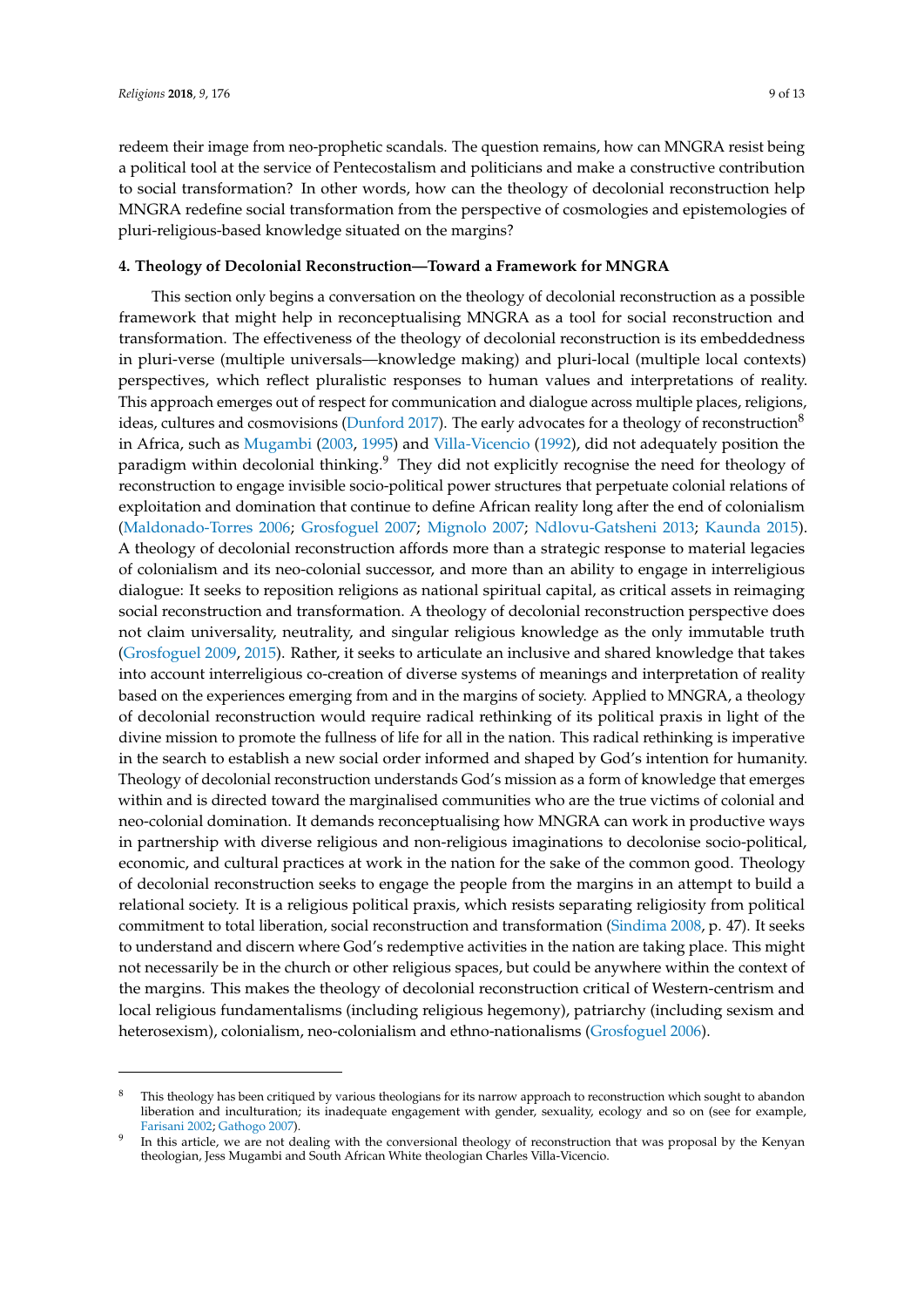It is an inclusive paradigm based on pluri-religio-relationality, which seeks the "fullness of life for all." Significant to theology of decolonial reconstruction is its embeddedness in the "bottom up" knowing and acting. This is based on the understanding that all knowledge creation is geopolitically situated. This also means that the knowledge from the center cannot adequately bring transformation on the margins. This does not mean that all knowledge emerging from the margins is shaped by the thinking of the margins, for a thinker can be physically located on the margins whilst their thinking is shaped and located at the center, and vice versa. This is why the theology of decolonial reconstruction seeks to do critical reflection with the people on the margins and reinstate their questions to help them re-describe their realities [\(Kaunda](#page-11-27) [2017a\)](#page-11-27). It also gives epistemological privilege to diverse rhythms of their knowledge constructions based on their struggles and hopes. In other words, it promotes subversive knowing, being, and acting as radical ways to realize divinely redeemed and sanctified sociopolitical and economic structures in the nation. It perceives religion as not just a force for good but also a force for destruction, which should be directed toward dynamic social transformation through engaging religious institutions to position themselves as national loci for evolving plural-relationality.

The theology of decolonial reconstruction seeks to reconstruct religious imaginations to allow for openness, hospital thinking and transformations within religious institutions themselves. Religious ideological transformation can be seen as imperative for any religious institution to become a safe space for radical inclusion and promotion of unconditional citizenship in which all individuals and groups have a sense of belonging, full participation, and know they are recognized and legitimated as full human beings with dignity and value for social transformation. It is through engagement with the knowledge emerging from the margins that this transformational process arrives at privileged knowledge for engaging socio-political, cultural, economic, and indeed all human institutions.

This paradigm sees the entire reality of human existence as a stage where divine redemptive activities take place, which become the impetus for human proactive engagement in the process of transforming sinful structures that perpetuate poverty, gender inequality, social injustice, oppression, authoritarianism, religious hegemony, tribalism and colonial mentalities. The theology of decolonial reconstruction therefore requires a paradigm shift so as to recognize the dignity, value and importance of each person, not only as an ethical norm and moral imperative, but also as a legal principle, a societal goal, and ultimately, as internalized practice. In other words, the paradigm affirms that no human being should be discriminated against as a result of class, race, religion (or lack thereof), ethnicity, sexuality or gender This is an affirmation of the United Nations Sustainable Development Goals' [\(UN](#page-12-18) [2015\)](#page-12-18) ethical imperative: "No one must be left behind, and no human right ignored." To this end, framing MNGRA with the theology of decolonial reconstruction as its orientation can play a critical role in promoting religious political engagement that has potential for sustainable social transformation.

# **5. Conclusions**

The article argues for a theology of decolonial reconstruction as imperative to help the MNGRA in the search for an alternative political narrative for Zambian society. It critique the "'top-bottom"' approach utilising a theology of decolonial reconstruction and calling the MNGRA to embrace a pluralistic model of integral religious praxis at all levels of life. The guiding questions could be restated here: Are there ways in which the theology of decolonial reconstruction could help the MNGRA in redefining social reconstruction and transformation from the cosmologies and epistemologies of pluri-religious-based knowledge situated on the margins? How can MNGRA leverage religious-based assets to foster social reconstruction and political transformation? Based on this question, the article demonstrates that the theology of decolonial reconstruction has potential to make a distinctive and valuable contribution to assist MNGRA in reconceptualising its ministerial approach. This framework rejects a narrow understanding of national values as having potential to legitimatize the colonial matrix of power, and proposes interreligious and intercultural dialogue across diverse worldviews in the process of creating knowledge for social reconstruction and transformation. In so doing, it refuses to specify, in advance, how national values are to be defined and lived. In other words, it embraces an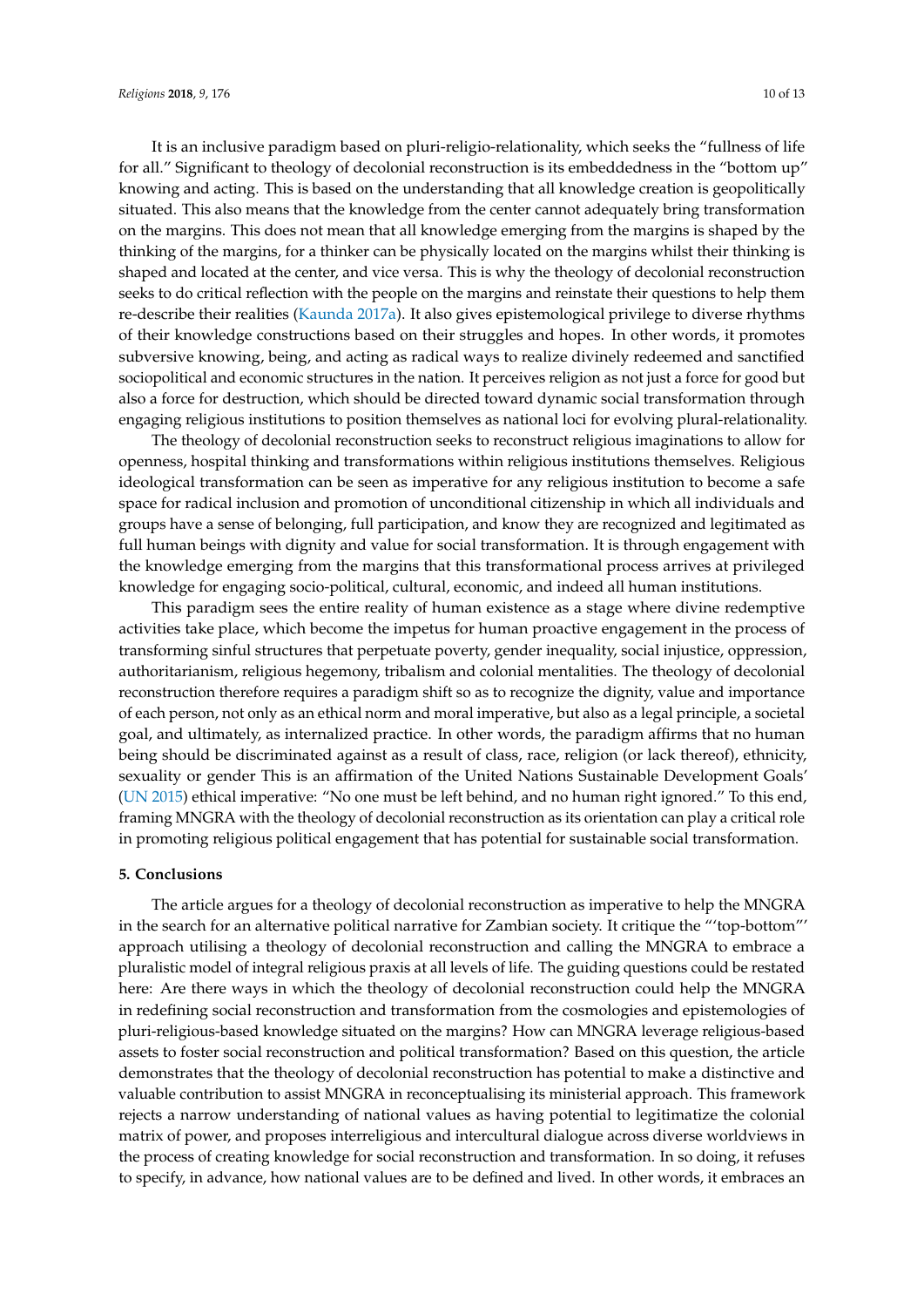inclusive approach to constructing values based on their contribution to social reconstruction and the transformation of the nation.

**Author Contributions:** C.J.K. contributed in the following capacity: Conceptualization, Methodology, Formal Analysis, Investigation, Writing-Original Draft Preparation, and Writing-Review & Editing. M.M.K. contributed in the following capacity: Methodology, Formal Analysis, Writing-Original Draft Preparation, and Writing-Review & Editing.

**Conflicts of Interest:** The authors declare no conflict of interest.

## **References**

- <span id="page-10-15"></span>Banda, Joshua. 2016. Zambia-Specific Preamble. In *Africa Arise—Zambia Chapter Beza International Ministries, Embracing Our Destiny: Redeeming Zambia in Religiousness—Africa's Tithe*. Nairobi: Asaph Office Publications, pp. ix–x.
- <span id="page-10-13"></span>Bompani, Barbara. 2016. 'For God and For My Country': Pentecostal-charismatic Churches and the Framing of a New Political Discourse in Uganda. In *Public Religion and the Politics of Homosexuality in Africa*. Edited by Adriaan van Klinken and Ezra Chitando. Surrey: Routledge, pp. 19–34.
- <span id="page-10-11"></span>Burgess, Richard. 2012. Pentecostals and Political Culture in Sub-Sahara Africa: Nigeria, Zambia, and Kenya as Case Studies. In *Global Pentecostal Movements: Migration, Mission, and Public Religion*. Edited by Michael Wilkinson. Leiden: Brill, pp. 17–42.
- <span id="page-10-3"></span>Cheyeka, Austin. 1998. The Proclamation of Zambia as a Christian Nation: The Islamic Dimension. *African Christian Studies* 14: 55–72.
- <span id="page-10-4"></span>Cheyeka, Austin. 2008a. Church, State and Political Ethics in a Post-Colonial State: The Case of Zambia. Zomba: Kachere Series.
- <span id="page-10-5"></span>Cheyeka, Austin. 2008b. Towards a history of the Charismatic churches in post-colonial Zambia. In *One Zambia, Many Histories: Towards a History of Post-Colonial Zambia*. Edited by Jan-Bart Gewald, Marja Hinfelaar and Giacomo Macola. Leiden and Boston: Brill, pp. 144–63.
- <span id="page-10-6"></span>Cheyeka, Austin. 2016. Zambia, a 'Christian nation' in Post Movement for Multiparty Democracy (MMD) Era, 2011–2016. *International Journal of Humanities and Social Science* 6: 159–72.
- <span id="page-10-16"></span>CRC. 2017. CRL Rights Commission's Preliminary Report of the Hearings on Commercialisation of Religion and Abuse of People's Belief Systems. Available online: [http://www.crlcommission.org.za/docs/Preliminary%](http://www.crlcommission.org.za/docs/Preliminary%20Report%) [20Report%](http://www.crlcommission.org.za/docs/Preliminary%20Report%) (accessed on 11 July 2017).
- <span id="page-10-1"></span>Crouch, Mellissa. 2013. Proselytization, Religious Diversity and the State in Indonesia: The Offense of Deceiving a Child to Change Religion. In *Proselytizing and Limits of Religious Pluralism in Contemporary Asia*. Edited by Juliana Finucane and Michael Feener. Singapore: Springer, pp. 17–40.
- <span id="page-10-12"></span>Dowd, Robert. 2015. Christianity, Islam, and Liberal Democracy: Lessons from Sub-Saharan Africa. Oxford: Oxford University Press.
- <span id="page-10-17"></span>Dunford, Robin. 2017. Toward a decolonial global ethics. *Journal of Global Ethics* 13: 380–97. [\[CrossRef\]](http://dx.doi.org/10.1080/17449626.2017.1373140)
- <span id="page-10-8"></span>EFZ. 2016. Our Executive Board Members. Available online: <http://www.efzsecretariat.org> (accessed on 17 October 2016).
- <span id="page-10-0"></span>El-Katiri, Mohammed. 2013. The institutionalisation of religious affairs: Religious reform in Morocco. *The Journal of North African Studies* 18: 53–69. [\[CrossRef\]](http://dx.doi.org/10.1080/13629387.2012.712886)
- <span id="page-10-14"></span>Entertainment Reporter. 2018. Zodwa Wabantu Urges Fans to Stay Calm Over Zambia Deportation. March 12. Available online: [https://www.iol.co.za/entertainment/celebrity-news/local/zodwa-wabantu-urges-fans](https://www.iol.co.za/entertainment/celebrity-news/local/zodwa-wabantu-urges-fans-to-stay-calm-over-zambia-deportation-13735552)[to-stay-calm-over-zambia-deportation-13735552](https://www.iol.co.za/entertainment/celebrity-news/local/zodwa-wabantu-urges-fans-to-stay-calm-over-zambia-deportation-13735552) (accessed on 5 April 2018).
- <span id="page-10-18"></span>Farisani, Elelwani Bethuel. 2002. The use of Ezra-Nehemiah in a quest for a theology of renewal, transformation and reconstruction. Unpublished Ph.D. thesis, University of Natal, Durban, South Africa.
- <span id="page-10-2"></span>Freston, Paul. 2001. *Evangelicals and Politics in Asia, Africa and Latin America*. Cambridge: Cambridge University Press.
- <span id="page-10-19"></span>Gathogo, Julius. 2007. Liberation and Reconstruction in the works of J. N. K. Mugambi: A Critical Analysis in African Theology. Unpublished Ph.D. dissertation, University of KwaZulu-Natal, Pietermaritzburg, South Africa.

<span id="page-10-9"></span>Gifford, Paul. 1998a. *African Christianity: Its Public Role*. London: Hurst & Company.

- <span id="page-10-10"></span>Gifford, Paul. 1998b. Chiluba's Christian nation: Christianity as a factor in Zambian politics 1991–1996. *Journal of Contemporary Religion* 13: 363–81. [\[CrossRef\]](http://dx.doi.org/10.1080/13537909808580842)
- <span id="page-10-7"></span>Gordon, David. 2012. *Invisible Agents: Spirits in a Central African History*. Athens: Ohio University Press.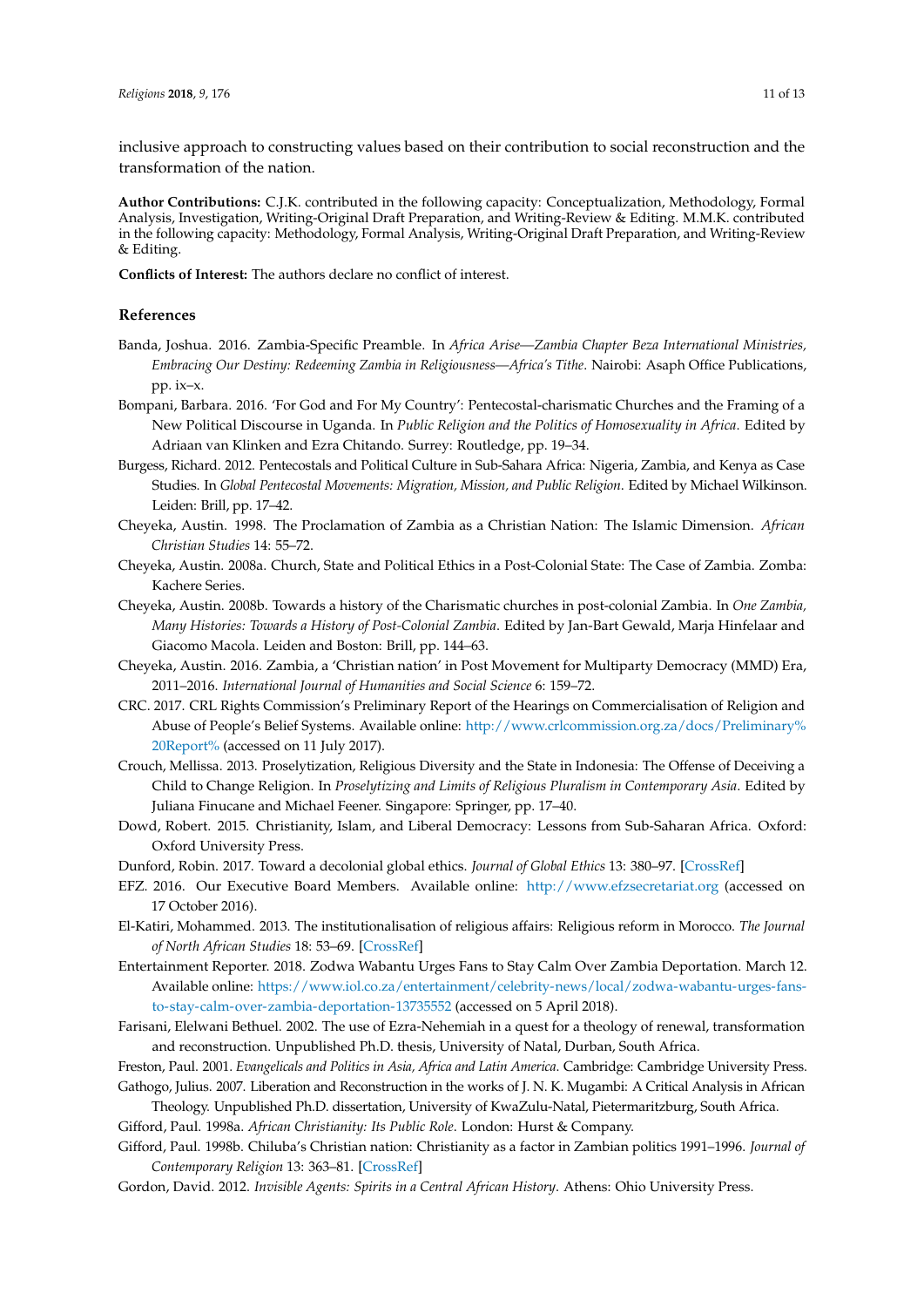- <span id="page-11-26"></span>Grosfoguel, Ramón. 2006. Decolonizing political-economy and post-colonial studies: Transmodernity, border thinking, and global coloniality. *Tabula Rasa* 4: 17–48. [\[CrossRef\]](http://dx.doi.org/10.25058/20112742.245)
- <span id="page-11-20"></span>Grosfoguel, Ramón. 2007. The epistemic decolonial turn: Beyond political-economy paradigms. *Cultural Studies* 21: 211–23. [\[CrossRef\]](http://dx.doi.org/10.1080/09502380601162514)
- <span id="page-11-24"></span>Grosfoguel, Ramón. 2009. A decolonial approach to political-economy: Transmodernity, border thinking and global Coloniality. *Kult* 6: 10–38.
- <span id="page-11-25"></span><span id="page-11-4"></span>Grosfoguel, Ramón. 2015. Transmodernity, border thinking, and global Coloniality. *Nous* 13: 1–37.
- Hinfelaar, Marja. 2009. Legitimizing Powers: The Political Role of the Roman Catholic Church, 1972–1991. In *One Zambia, Many Histories: Towards a History of Post-colonial Zambia*. Edited by Jan-Bart Gewald, Marja Hinfelaar and Giacomo Macola. Lusaka: Lembani Trust, pp. 129–43.
- <span id="page-11-5"></span>Hinfelaar, Marja. 2011. Debating the Secular in Zambia: The Response of the Catholic Church to Scientific Socialism and Christian Nation, 1976–2006. In *Christianity and Public Culture in Africa*. Edited by Harri Englund. Athens: Ohio University Press, pp. 50–66.
- <span id="page-11-14"></span>Kalu, Ogbu. 2008. *African Pentecostalism: An Introduction*. Oxford: Oxford University Press.
- <span id="page-11-23"></span>Kaunda, Chammah Judex. 2015. Denial of African Agency: A Decolonial Theological Turn. *Black Theology: An International Journal* 13: 1–23. [\[CrossRef\]](http://dx.doi.org/10.1179/1476994815Z.00000000048)
- <span id="page-11-27"></span>Kaunda, Chammah Judex. 2017a. On the Road to Emmaus Together towards Life as Conversation Partner in Missiological Research. *International Review of Mission* 106: 34–50. [\[CrossRef\]](http://dx.doi.org/10.1111/irom.12162)
- <span id="page-11-10"></span>Kaunda, Chammah Judex. 2017b. 'From Fools for Christ to Fools for Politicians': A Critique of Zambian Pentecostal Theopolitical Imagination. *International Bulletin of Mission Research* 41: 296–311. [\[CrossRef\]](http://dx.doi.org/10.1177/2396939317730694)
- <span id="page-11-6"></span>Kaunda, Chammah Judex. 2018. 'The Altars Are Holding the Nation in Captivity': Zambian Pentecostalism, Nationality, and African Religio-Political Heritage. *Religions* 9: 145. [\[CrossRef\]](http://dx.doi.org/10.3390/rel9050145)
- <span id="page-11-1"></span>Kjaersgaard, Anne. 2017. *Funerary Culture and the Limits of Secularization in Denmark*. Münster: LIT Verlag.
- <span id="page-11-8"></span>Lungu, Edgar. 2015. President Edgar Lungu Speaks at the Day of Prayer & Fasting. Available online: [https:](https://www.youtube.com/watch?v=UDEw7zTM2rU) [//www.youtube.com/watch?v=UDEw7zTM2rU](https://www.youtube.com/watch?v=UDEw7zTM2rU) (accessed on 18 October 2016).
- <span id="page-11-7"></span>Lusakatimes.com. 2015. Zambia Observes National Day of Prayer and Fasting. October 18. Available online: [https:](https://www.lusakatimes.com/2015/10/18/zambia-observes-national-day-of-prayer-and-fasting/) [//www.lusakatimes.com/2015/10/18/zambia-observes-national-day-of-prayer-and-fasting/](https://www.lusakatimes.com/2015/10/18/zambia-observes-national-day-of-prayer-and-fasting/) (accessed on 18 October 2016).
- <span id="page-11-19"></span>Maldonado-Torres, Nelson. 2006. Cesaire's Gift and the Decolonial Turn. *Radical Philosophy Review* 9: 111–38. [\[CrossRef\]](http://dx.doi.org/10.5840/radphilrev20069217)
- <span id="page-11-2"></span>Marger, Martin N. 1991. *Race and Ethnic Relations: American and Global Perspectives*, 2nd ed. Belmont: Wadsworth Pub. Co.
- <span id="page-11-16"></span>Marshall, Ruth. 1995. 'God is Not a Democrat': Pentecostalism and Democratisation in Nigeria. In *The Christian Churches and the Democratisation of Africa*. Edited by Paul Gifford. Leiden: E. J. Brill, pp. 239–60.
- <span id="page-11-13"></span>Marshall, Ruth. 2009. *Political Spiritualities: The Pentecostal Revolution in Nigeria*. Chicago: Chicago University Press.

<span id="page-11-12"></span>Maxwell, Martin. 2006. African Gifts of the Spirit: Pentecostalism & the Rise of a Zimbabwean Transnational Movement. Athens: Ohio University Press.

- <span id="page-11-21"></span>Mignolo, Walter. 2007. Introduction: Coloniality of Power and De-Colonial Thinking. *Cultural Studies* 21: 155–67. [\[CrossRef\]](http://dx.doi.org/10.1080/09502380601162498)
- <span id="page-11-0"></span>Mignolo, Walter. 2011. Decolonizing Western Epistemology/Building Decolonial Epistemology. In *Decolonizing Epistemologies: Latina/o Theology and Philosophy*. Edited by Ada María Isasi-Diaz and Eduardo Mendieta. New York: Fordham UP, pp. 19–43.

<span id="page-11-18"></span><span id="page-11-17"></span>Mugambi, Jesse. 1995. *From Liberation to Reconstruction: African Christian Theology after the Cold War*. Nairobi: EAEP. Mugambi, Jesse. 2003. *Christian Theology and Social Reconstruction*. Nairobi: Acton.

- <span id="page-11-15"></span>Mwanza, Pukuta. 2016. Justification for the Construction of the National House of Prayer—An Evangelical Reaction. Unpublished paper. January 6, 1–7.
- <span id="page-11-11"></span>Mwenda, Joseph, and Stella Goma. 2017. Sumaili Explains her Plan for Religious Ministry. April 9. Available online: <https://diggers.news/local/2017/04/09/sumaili-explains-her-plan-for-religious-ministry/> (accessed on 14 June 2017).
- <span id="page-11-9"></span>National House of Prayer. 2016. *Brochure*. Lusaka: National House of Prayer.
- <span id="page-11-22"></span>Ndlovu-Gatsheni, Sabelo. 2013. Perhaps Decoloniality is the Answer? Critical Reflections on Development from a Decolonial Epistemic Perspective. *Africanus: Journal of Development Studies* 43: 1–12. [\[CrossRef\]](http://dx.doi.org/10.25159/0304-615X/2298)
- <span id="page-11-3"></span>Nielsen, Jørgen, ed. 2012. *Islam in Denmark: The Challenge of Diversity*. Lanham: Lexington Books.